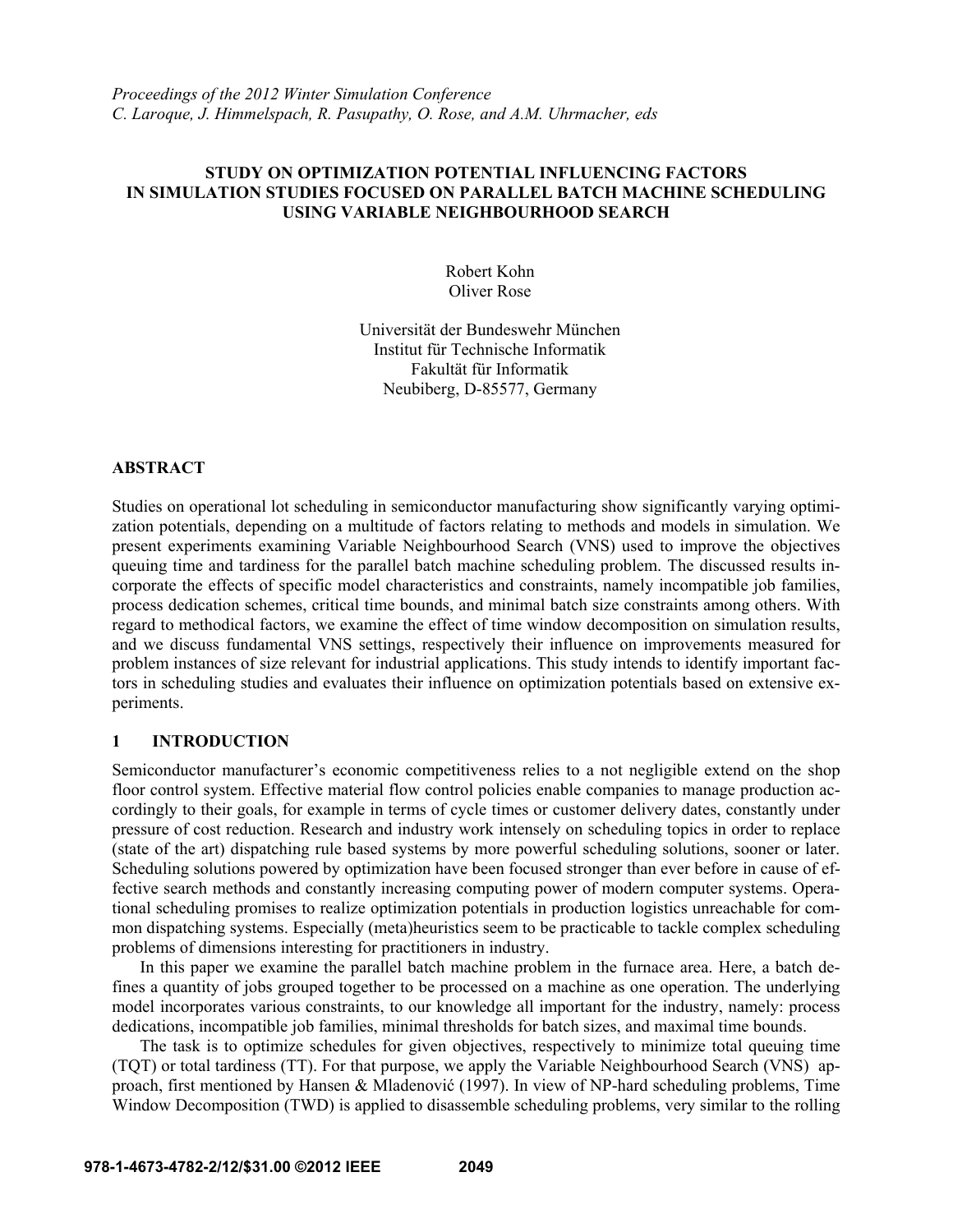horizon procedures presented in (Ovacik and Uzsoy 1995). We compare VNS with well known dispatching schemes; as references we consider First In First Out (FIFO) and Batched Apparent Tardiness Cost (BATC) discussed in (Balasubramanian et al. 2004).

 Motivated by the observation in several studies, especially those based on real-world datasets, that optimization potentials in simulation vary strongly, we deem it necessary both to identify and evaluate the factors that have significant influence on the results. Especially our partner in industry needs reliable simulation results to asses operational scheduling for use on the shop floor; and knowledge about main factors and their influence on potentials increases confidence and trust in simulation results finally affecting decisions. We distinguish between influencing factors associated to the model. On one hand, a particular scheduling problem (instance), and on the other, those factors associated to the scheduling approach, relating to the search method or to the decomposition technique(s) applied.

 Scheduling problems are commonly categorized, considering the material flow and the machines interrelationship respectively, while including the objective function and the constraints (Graham et al. 1979). A particular scheduling problem instance is additionally defined by a set of parameters and distributions, defining the solution space offering and limiting optimization potentials. Important characteristics are for example the number of machines and jobs, process dedication schemes and distributions of process times, batch sizes, job arrivals, and due dates. In the methodical area, we know that scheduling methods (especially their setup) in conjunction with decomposition techniques remarkably impact the results in simulation. Consequently we are particularly interested in important system variables that significantly influence the quality of simulation and optimization results.

 Within the last years we implemented a simulation and optimization framework for operational lot scheduling, strongly oriented to the needs of semiconductor manufacturing. The framework covers an implementation of VNS used to improve schedules for given objectives, operating on an object oriented model structure representing the semiconductor manufacturing process. In addition to functionalities creating (and validating) scheduling problem instances from real world datasets, we implemented model generating procedures creating independent model instances for scheduling problems with specific characteristics. The time window shifting decomposition technique is applied in order to manage large scale problems, and to compete scheduling and dispatching strategies against each other.

 For this paper, thousands of simulation runs were carried out, organized in six experiments. We convey a feeling for scheduling problem dimensions and computational complexity, pointing to the border of scheduling applications in real world. We give insights into the roles of particular VNS parameters, and explicitly point out their effect on optimization potentials. We give an overview about favourable and undesirable model characteristics, stressing leverages on benefits we expect to create with operational scheduling.

# **2 PROBLEM DESCRIPTION**

We describe the considered problems by use of the  $\alpha|\beta|\gamma$  classification scheme (Graham et al. 1979). Next, we introduce the notation to describe the considered scheduling problems.

- *Rm:* unrelated parallel machines (with unequal processing times),
- $\bullet$  *M<sub>i</sub>*: machine dedications (a job is dedicated to a restricted set of machines),
- $r_j$ : nonzero release date of a job (dynamic job arrivals),
- *p-batch:* parallel batching (a number of jobs is processed simultaneously on a machine),
- *incompatible:* incompatible job families (jobs of different families cannot be processed together),
- $\bullet$  *b<sub>i</sub>*: arbitrarily (maximum) batch size for a job (family) on a machine,
- $\bullet$  *C<sub>j</sub>*: completion time of a job,
- $\bullet$  *d<sub>i</sub>*: operation due date of a job (equivalent to the initial tardiness),
- *p<sub>i</sub>*: processing time of a job on a machine,
- *TT:* total tardiness defined as  $\sum \max(C_i d_i, 0)$ ,
- *TQT:* total queuing time defined as  $\sum (C_i r_i p_i)$ .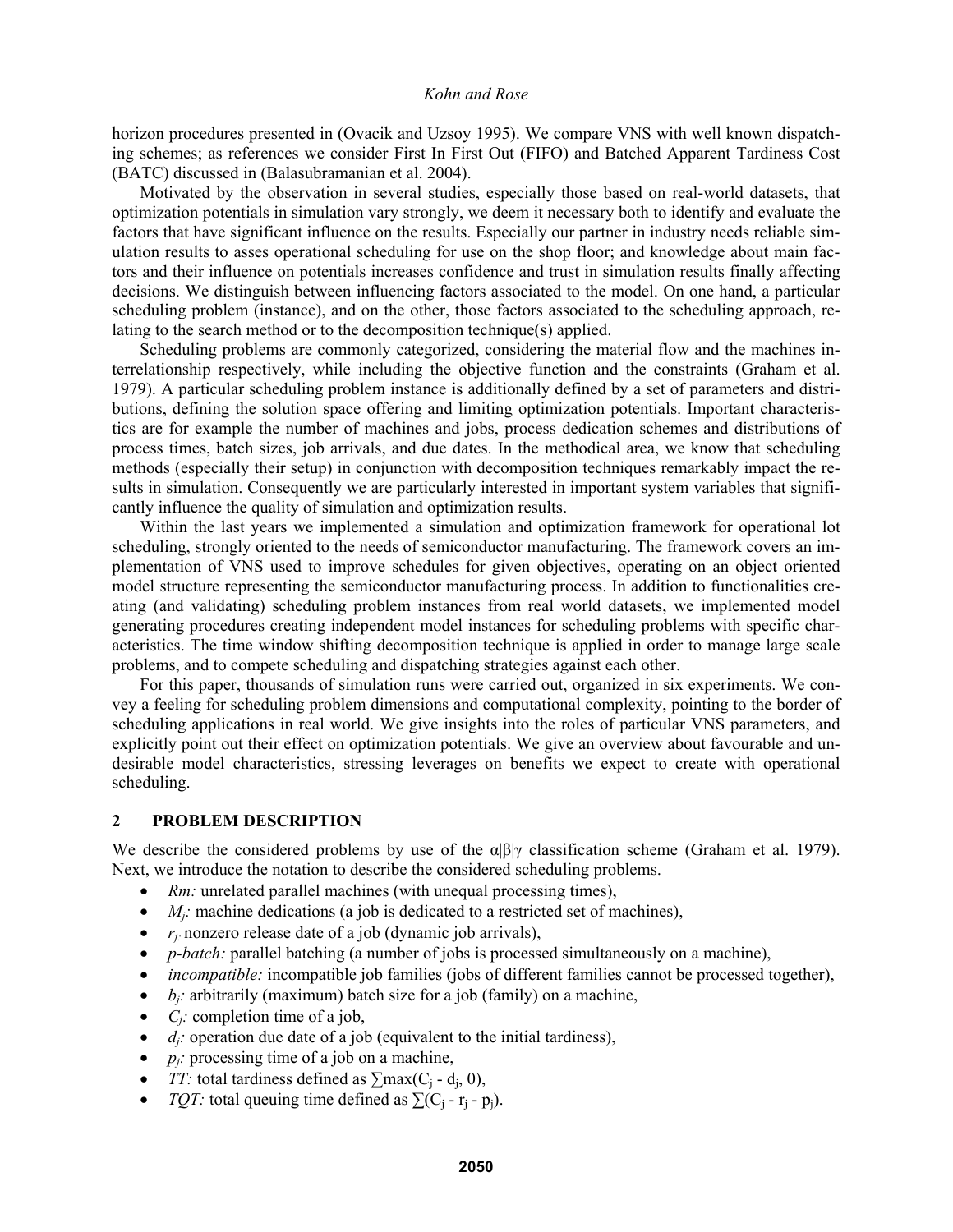The studied (unrelated) parallel batch machine scheduling problems include constraints that experts in industry recognize as necessary to apply scheduling on the shop floor. We focus on the scheduling problem *Rm|M<sub>i</sub>, r<sub>i</sub>, p-batch, incompatible, b<sub>i</sub>|TT* that is NP-hard by reduction to the (NP-hard) problem *1*||TT (cf. for example Lawler 1977). We also consider the problem *Rm|Mj, rj, p-batch, incompatible, bj|TQT* that can be reduced to  $I|r_j|\sum (C_i - r_j)$  for which Lenstra, Rinnoy Kan and Brucker (1977) showed NP-hardness; when considering that  $TQT=\sum (C_i - r_j - p_j)$  is equivalent to  $\sum (C_i - r_j)$  for constant  $p_i$ , then  $Rm|r_i|TQT$  is equivalent to  $P|r_i|\sum (C_i - r_i)$ .

 The underlying model optionally incorporates critical constraints, investigated in a separate experiment. First, we include time bounds for jobs, individually constituting maximal time spans for processing the jobs. Second, a minimum batch size defines a lower limit for the number of wafers in a batch, while lots count arbitrarily lot sizes up to 25 wafers.

#### **3 RELATED WORK**

The parallel batch machine problem is often studied for varying sets of constraints and objectives. Correspondingly to the scope of this work, we restrict ourselves to focus on literature that deal with (unrelated) parallel batch machine problems and approaches optimizing on-delivery measures (tardiness, lateness, etc. ) and/or completion time (cycle time, flow time), incorporating at least incompatible job families and dynamic job arrivals.

 Mönch et al. (2005) present a genetic algorithm (GA) combined with decomposition techniques using an extension of the Apparent Tardiness Cost (ATC) dispatching rule to minimize total weighted tardiness (TWT). Another GA approach for minimizing maximum lateness is proposed in (Malve and Uzsoy 2007). Li & Wu (2008) propose an approach minimizing TWT, based on the idea of Ant Colony Optimization (ACO). In (Klemmt, Weigert, Almeder & Mönch, 2009) a VNS approach is compared to a Mixed Integer Programming (MIP) solution combined with TWD (cf. Ovacik and Uzsoy, 1995), both minimizing TWT. Chiang et al. (2010) propose in their work a memetic algorithm to tackle the (unrelated) parallel batch machine problem with incompatible job families and job arrivals, while minimizing TWT.

 We further refer to a scheduling approach based on the Next Arrival Control Heuristic (NACH) presented in (Ham and Fowler 2008); they describe a concept for scheduling wet etch and furnace operations using future job arrival information (look-ahead).

#### **4 VARIABLE NEIGHBOURHOOD SEARCH**

The concept of VNS, first described by Hansen & Mladenović (1997), thereafter adapted by several researchers for a multitude of applications, proposes the definition of problem specific neighbourhood structures disassembling large scale problems. A neighbourhood, representing problem specific knowledge, defines a specific kind of modification applied to a solution. Note that not every modification leads to a valid schedule due to the existence of critical constraints, e.g. time bounds. Each defined neighbourhood constitutes a smaller partial problem offering the possibility to find improved solutions in adequate time even for large combinatorial problems. Hansen and Mladenović (2001) describe two basic search schemes among others, Variable Neighbourhood Descent (VND) and Variable Neighbourhood Search (VNS).

 VND repeats sequentially exploring neighbourhood structures (searching for the best neighbour) of an incumbent solution until no improvement is obtained. If a solution thus obtained (as a result of exploring a particular neighbourhood structure) outperforms the current solution, search restarts exploring neighbourhoods around the improved solution. Note that VND search is deterministic and always leads to identical results. The initial solution is obtained by FIFO or BATC, depending on the objective (see subsection 5.1).

 VNS combines a local search scheme improving the incumbent solution with the ability to escape from local optima by use of random movements in the solution space (shaking). Starting from an initial solution, the local search phase is continued until no improvement is obtained. Without knowledge about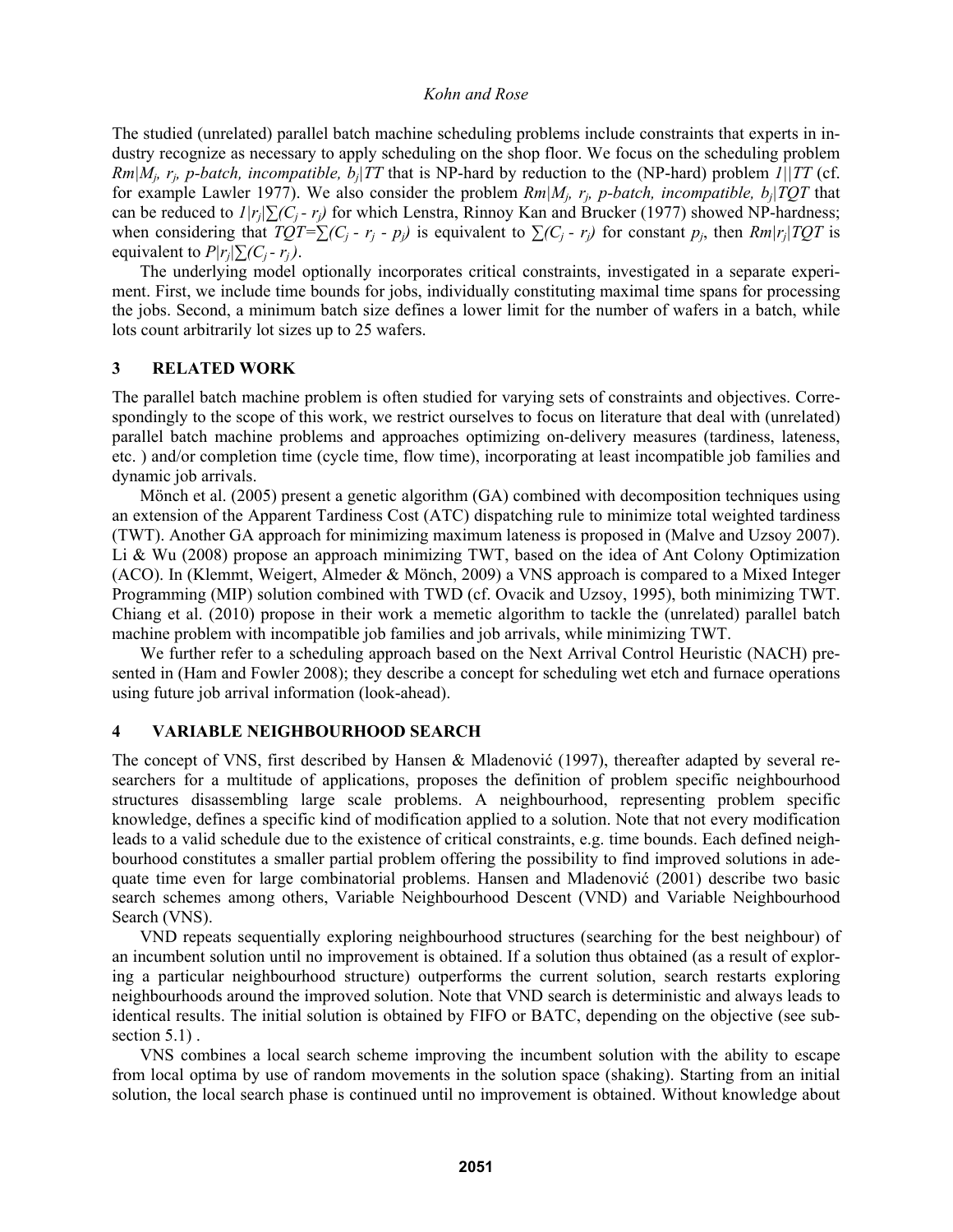the optimal solution (global optimum), we must assume that local search results always represent nonoptimal solutions (local optima). In order to escape from a local optimum, the current solution is randomly modified in the shaking phase tolerating deteriorations, and subsequently followed by local search hopefully leading to a better solution. Our implementation of VNS applies VND for local search using identical neighbourhood structures for exploring and shaking. We defined four neighbourhoods combining two kinds of modifications (swap and move) operating on batches or jobs, similar to the neighbourhood structures presented in (Klemmt et al. 2009). The neighbourhoods are listed below in the sequence they were sequentially visited during local search and shaking phase. So far, we choose that sequence as result of our experiences, not as a result of reliable studies.

- 1. Swap Batch Swaps the positions of two batches.
- 2. Swap Job Swaps two jobs out of two batches.
- 3. Move Batch Moves a batch to another place.
- 4. Move Job Moves a Job to another batch.

 Mönch et al. (2005) and Klemmt et. al (2009) both apply TWD (Ovacik and Uzsoy 1995), for their optimization approaches (GA and MIP) in order to create or improve solutions for subproblems. Both apply TWD in an event-based manner, meaning that every time a new decision is possible (for example a new job arrives, machine finishes processing, etc.) a new time window with fixed size is created, respectively a new subproblem. That time window (rolling horizon) frames future job arrivals that are taken into account when solving the subproblem; for that time span, we prefer to use the term *look-ahead horizon* throughout the rest of this paper. In contrast to that, the VNS approach in (Klemmt et al. 2009) uses full information about job releases without TWD, and therefore has advantage over MIP (using TWD) by an unlimited look-ahead horizon. Our implementation of TWD works not necessarily event-based, instead, we are able to define the time window shifting interval arbitrarily. As a consequence, we are able to apply VND/VNS with or without TWD, or with arbitrarily time window intervals.

# **5 DESIGN OF EXPERIMENTS**

We defined six experiments, where each experiment varies up to three parameter in order to evaluate their effect on TQT or TT. The experiments were carried out on a DELL Blade Server with eight computing nodes, each with two Quad-Core E5450 Xeon CPUs (2,8Ghz) and 16GB memory per node, operated by Microsoft HPC Windows 2008 (64bit); in total we had 64 cores running in parallel most of the time.

# **5.1 Overview**

Tens of thousands simulation runs, organized in six experiments, generated the results discussed in this paper. Decomposition techniques were often used to manage complexity of focused scheduling problems, e.g. time window shifting (rolling horizon). Here, were are particularly interested in the length of time windows and their effect on the results. Several studies showed that additional information about job arrivals influence optimization results, correspondingly we examine different widths for the look ahead horizon. One experiment deals with model complexity respectively scheduling problem size, here defined by the number of machines, the number jobs and the level of utilization. A model instance is additionally characterized by its process dedication scheme, the number of job families, and the distribution of process times; we defined an experiment to examine the impact of these factors. Since we conduct research in close collaboration to industry, we face critical constraints as time bounds and minimal batch sizes, and so we investigate the effect of both constraints combined with varying distributions for lot sizes. In contrast to already mentioned experiments mainly examining model characteristics, we defined an experiment focused on VNS that investigates more detailed the shaking effect in conjunction with varying deadlines for computation time for three exemplary model sizes.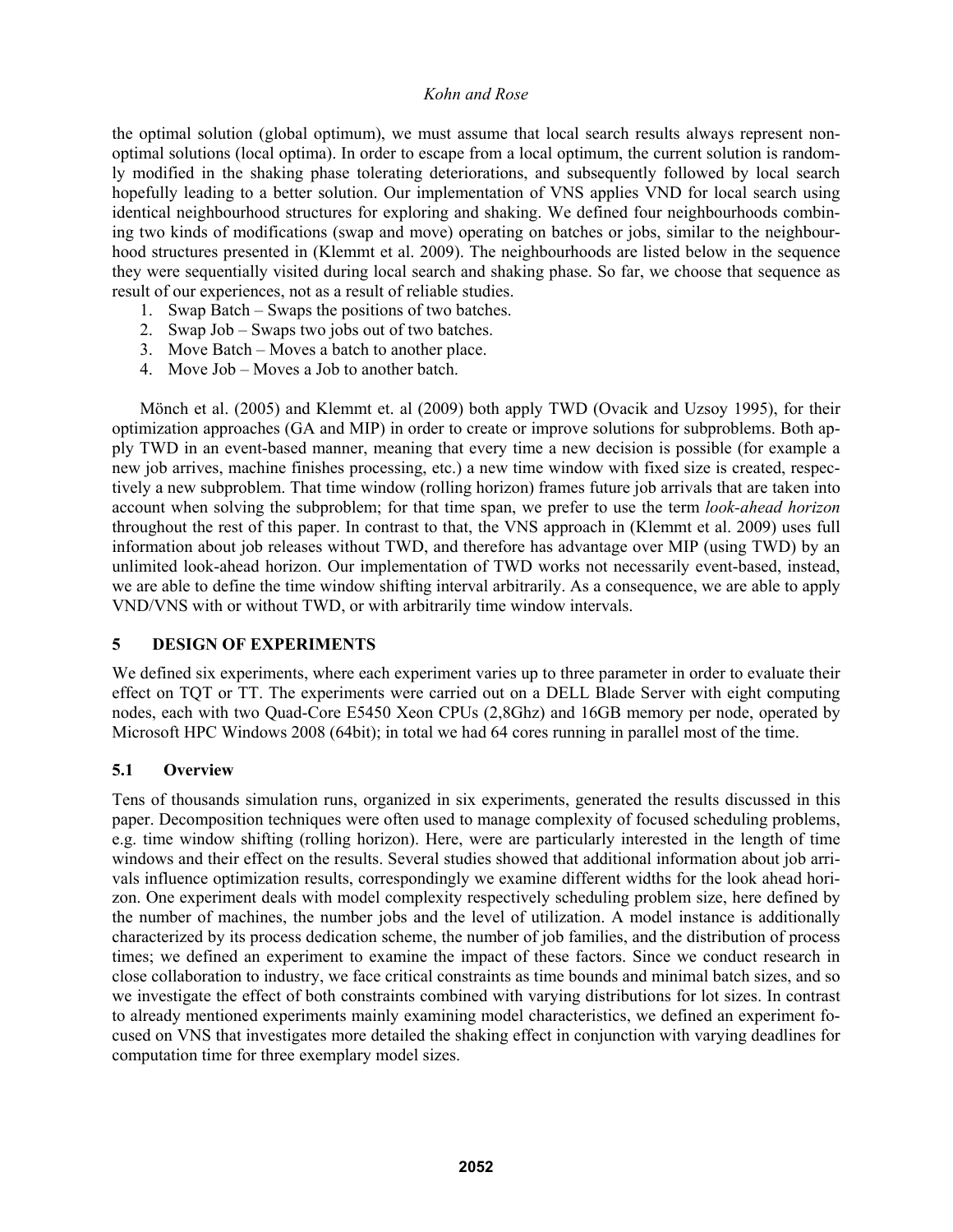| <b>Experiment</b>        | Objective  | <b>Dispatching</b><br>reference | <b>Time Window</b><br>Decomposition | <b>Investigated parameters</b> |
|--------------------------|------------|---------------------------------|-------------------------------------|--------------------------------|
| <b>TWD</b>               | <b>TQT</b> | <b>FIFO</b>                     | Used                                | Time window shifting interval  |
| Look Ahead               | <b>TQT</b> | <b>FIFO</b>                     | Used                                | Look ahead horizon             |
|                          |            | <b>BATC</b>                     | Used                                | Number of machines             |
| Model<br>Complexity      | <b>TT</b>  |                                 |                                     | Number of jobs                 |
|                          |            |                                 |                                     | <b>Utilization</b> level       |
| Model<br>Characteristics | <b>TT</b>  | <b>BATC</b>                     | Used                                | Dedication scheme              |
|                          |            |                                 |                                     | Number of job families         |
|                          |            |                                 |                                     | Distribution of process times  |
| Critical<br>Constraints  | <b>TQT</b> | <b>FIFO</b>                     | Used                                | Threshold for time bounds      |
|                          |            |                                 |                                     | Minimal batch size             |
|                          |            |                                 |                                     | Distribution of lot sizes      |
| <b>VNS</b>               | TT         | <b>BATC</b>                     | Not Used                            | VNS method (shaking on/off)    |
|                          |            |                                 |                                     | Computing time deadline        |

# **5.2 Model Default Settings**

A model generator creates model instances with specific characteristics. We defined a set of important characteristics that describe important viewpoints of a scheduling problem instance.

 The default model instance states the problem to schedule 1500 jobs on 30 machines at utilization level 0.8. We define 30 incompatible job families, that is realistically as many as available machines, triangularly dedicated to the machine pool (see section 6.4). The process times are uniformly distributed between four and eight hours. The batch size varies between four and eight lots, depending on job family and machine. We include no critical constraints e.g. time bounds and minimal batch sizes for the default model, only within the experiment "Critical Constraints". The default model contains only jobs respectively lots with maximal lot size (25 wafers). Job arrivals are distributed uniformly from zero to the expected makespan. The due dates are normally distributed relatively to the arrival date with standard deviation of twelve hours.

| <b>Machines</b> | Jobs | <b>Utilization</b> |
|-----------------|------|--------------------|
|                 |      |                    |

| Table 3: Facility specific default model settings |  |  |  |
|---------------------------------------------------|--|--|--|

| <b>Dedication</b> | <b>Job families</b> | <b>Process times</b>    | Max batch size        | Min batch size | Time bounds |
|-------------------|---------------------|-------------------------|-----------------------|----------------|-------------|
| Triangular        |                     | $U\sim$ (240,480) [min] | $U_{\sim}(4,8)$ [lot] | None           | None        |

| Table 4: Job specific default model settings |  |  |  |  |
|----------------------------------------------|--|--|--|--|
|----------------------------------------------|--|--|--|--|

| Lot size            | Job arrivals         | Due dates        |  |
|---------------------|----------------------|------------------|--|
| $Const(25)$ [wafer] | $U\sim(0, makespan)$ | $\lceil$ [hours] |  |

# **5.3 Method Default Settings**

By default we apply identical settings to parameterize the optimization method. Experiments only deviate from defaults in those cases in which a certain parameter (or set of parameters) is within the scope of the study's investigation and therefore varied. With exception to the experiment "VNS", we apply the TWD technique with an interval length of ten minutes. As default for the look ahead horizon we use 30 minutes,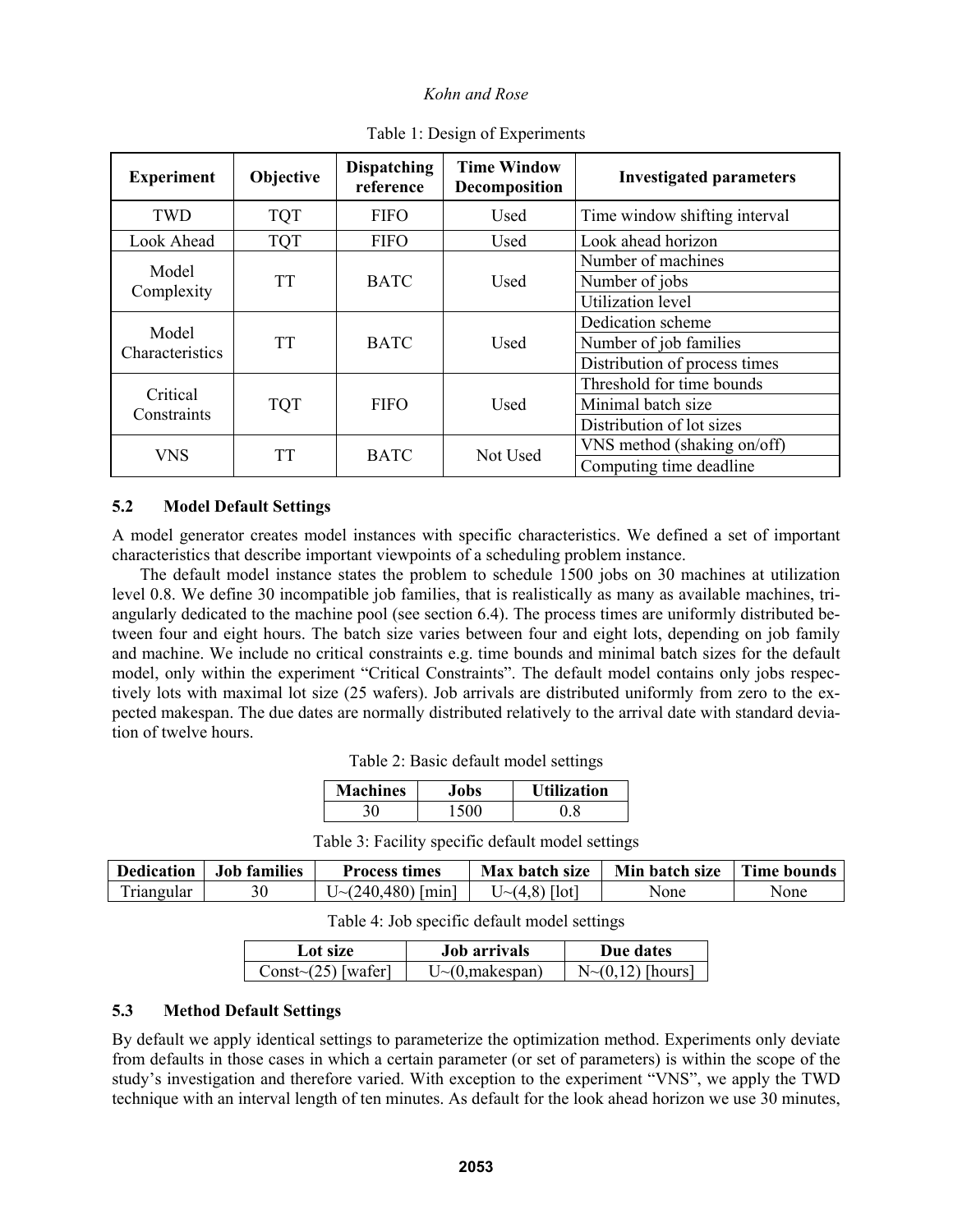which means that for every time window the information about job arrivals within next 30 minutes is available for optimization. By default we apply the VNS derivate Variable Neighbourhood Descent (VND) that only executes the local search phase without shaking, stopping when the first optimum is reached, but limited to 60 seconds as computing deadline for each time window. However, VND never took more than five seconds per time window on average measured for the model default settings. We use dispatching policies in simulation to generate initial solutions, subsequently improved by VND. For those experiments with an objective function minimizing TQT we use FIFO dispatching as initial solution; remaining experiments focused on TT start their search from solutions generated with BATC.

| <b>Decomposition Technique</b> | Time window shifting using ten minutes as interval    |  |
|--------------------------------|-------------------------------------------------------|--|
| <b>Look Ahead Horizon</b>      | Constantly 30 minutes (1/12 average process time)     |  |
| <b>Search Method Type</b>      | Variable Neighbourhood Descent (VND)                  |  |
| <b>Computational Deadline</b>  | At maximum 60 seconds per time window (never reached) |  |
|                                | FIFO for TQT as objective function                    |  |
| <b>Initial Solution</b>        | BATC for TT as objective function                     |  |

Table 5: Default Method Settings

# **5.4 Exception for Default Settings**

The experiment "VNS" is an exception with regard to the default settings for the model as well as for the method. In this case time window shifting was not applied and therefore significantly smaller models need to be focused, where each of three focused models constitutes a scheduling problem for which VNS and VND still lead to improved schedules in adequate time.

# **5.5 Reliability and Replications**

For every model description, having a specific characteristic, we generated 20 independent instances. Since VNS (using shaking) relies on randomness, consequently shows stochastic effects, we repeat those runs ten times to reach a certain statistical reliability. Of course deterministic simulations runs (VND or dispatching) were only done once, since these always lead to identical results due to their deterministic behaviour.

# **6 RESULTS OF EXPERIMENTS**

In this section we discuss the results of the experiments. We give VNS/VND improvements in relation to the dispatching results generated by FIFO or BATC. For the entire analysis and for all experiments, we discuss the average value for queuing time or tardiness calculated from the schedules generated in each simulation run.

# **6.1 Time Window Decomposition**

Time window shifting decomposition is an essential technique used to disassemble scheduling problems on the timeline into smaller sub-problems, each sequentially separately solved by optimization. This way it is possible to evaluate scheduling methods for arbitrarily large problem instances with practical relevance. This experiment examines the effect of time window decomposition, more precisely the width of a window, on TQT. This experiment shows that the results respectively the optimization potentials remarkably rely on time window size, varied from 1 to 240 minutes in this experiment (see Figure 1).

 One might assume that the smallest time window, considered synonymous to an event based simulation, would lead to best results. The experiment confirms this statement in so far as the queuing time tends to increase with increasing time window size. Obviously, the greater the time window interval value, the less the probability to start a certain job or batch just in the moment of its arrival. In other words, jobs already arrived were not scheduled to start before the next time window begins.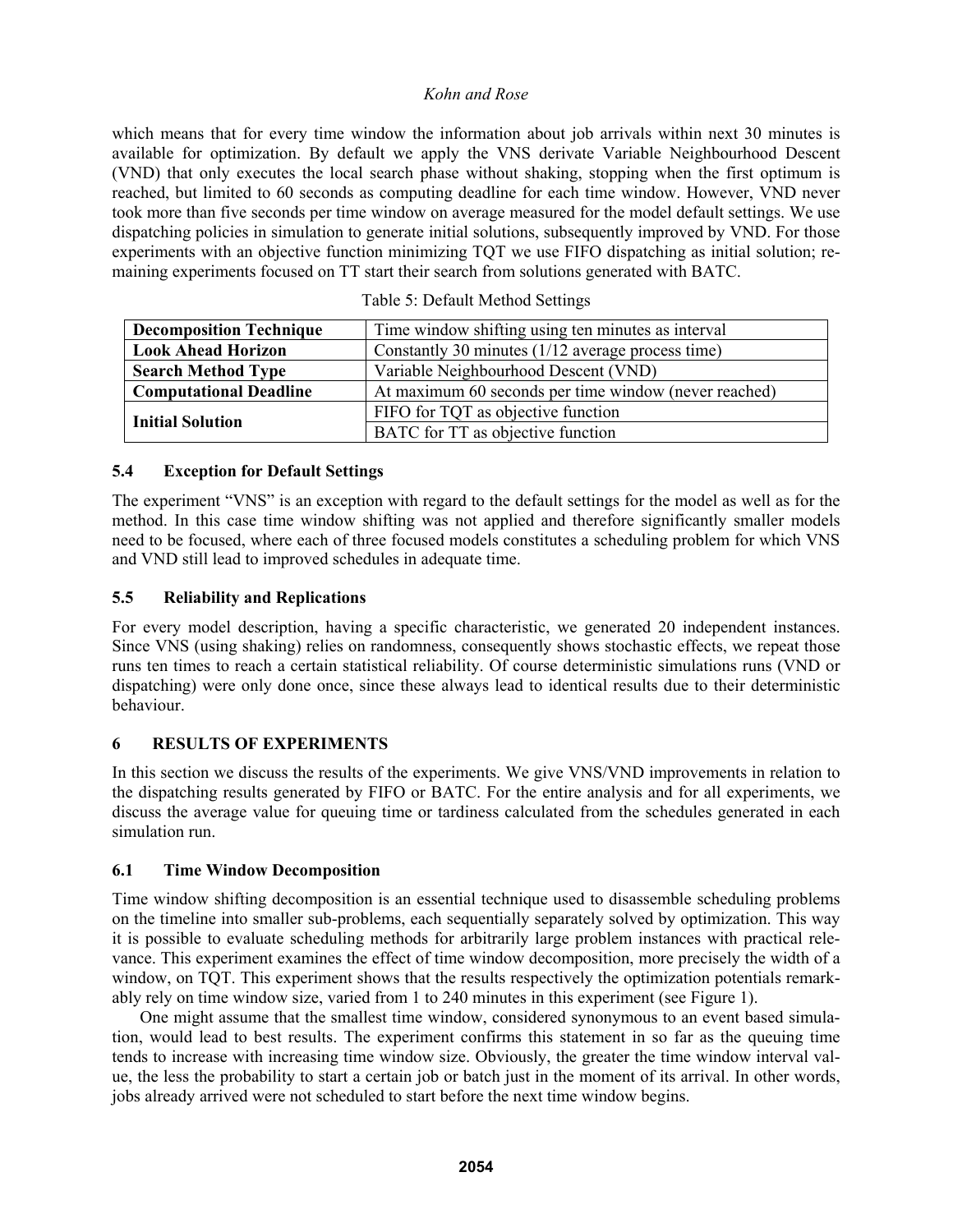But, we also observed the effect (for most model instances) that there exists at least one value for the time window size leading to considerably better results than the smallest possible time unit does. Since we deal with discrete events, discrete job arrivals over time, never identical for different model instances, it is clear that varying time window sizes lead to varying results. We state that the time window size in conjunction with randomly distributed job arrivals strongly effects the results, and the smallest time window does not necessarily lead to the best result with respect to the focused objective.

 It is also remarkable that applying an optimization technique does not lead to global improvements for all the time window interval values tested in this experiment. We observe the phenomenon that there are values for the time window interval that lead to "optimized" solutions outperformed by their corresponding dispatching reference, which is obtained by the identical dispatching rule used to create the initial solution. TWD disassembles the given scheduling problem and thus creates a sequence of subproblems solved and optimized sequentially. Each scheduling decision taken within a time window (subproblem) has an effect on the next subproblem in sequence, and remains effective for all succeeding subproblems. The key point is that an optimized solution for a single subproblem may cause unfavourable situations (compared to the non-optimized dispatching solution) leading to a sequence of subproblems where optimization does not compensates the early scheduling decisions. "It is hard to take the best decision if you do not have all the information." This effect is triggered by the interrelationship between job arrivals and interval length, pointing to the discrete nature of the entire system as well as to a structural weakness of scheduling approaches using TWD. The improvements realized by applying VND vary between plus/minus ten percent, although the improvement on average is positive.

 We state that studies, meant to generate reliable statements on optimization potentials, need to frame a sufficiently high number of independent model instances evaluated with varying time window sizes when TWD is applied. Especially for industrial applications (or cost-benefit calculations via simulation) it is hard to gather an adequate number of real-world models from history in order to evaluate scheduling methods discussed to be introduced to production systems.



Figure 1: Average queuing time (improvements) for an exemplary model instance

# **6.2 Look Ahead**

The term "Look Ahead" in the scope of scheduling stands for additional information about job arrivals in the future seen from the current point of time at which a scheduling problem occurs, in simulation systems as well as in industrial applications. The look ahead horizon defines the time span to which arising job arrivals were taken into account when optimizing the schedule for a given objective. This study shows that the look ahead horizon strongly effects scheduling results, and especially the improvements gained by optimization.

 The results show that information about soon arriving jobs empowers the scheduling method remarkably, most likely due to the fact that the examined scheduling problem incorporates the batching functionality. Figure 2 shows a clear trend to increasing improvements accompanied with an increasing look ahead horizon. Incorporating look ahead information to the scheduling system offers the opportunity to delay waiting batches, which could already be scheduled to start, in order to wait for jobs arriving soon.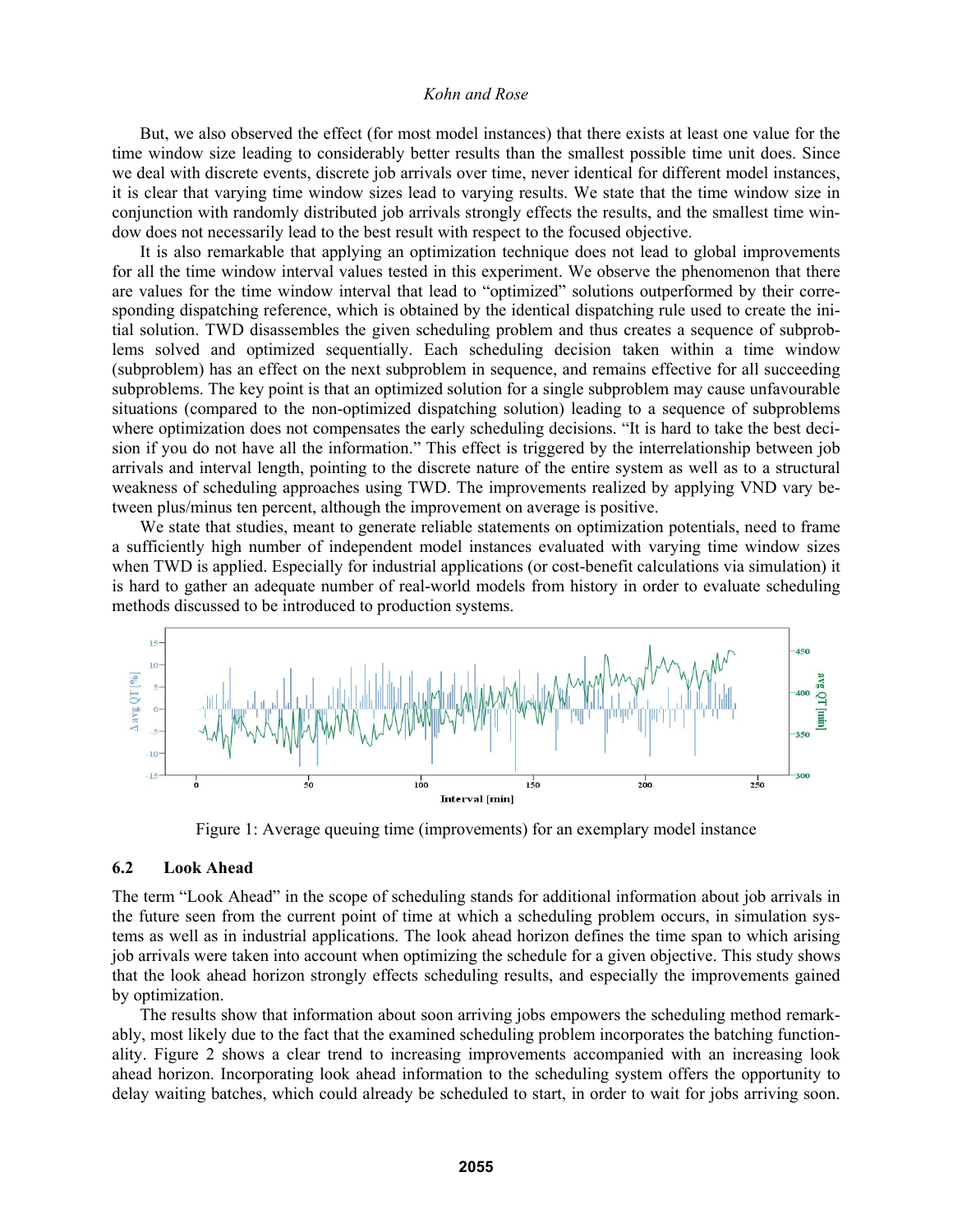Furthermore, the optimization procedure will probably schedule small batches to start immediately having the knowledge about no near future job arrivals.

 The results show that the improvement gained by VND compared to FIFO dispatching tends to steadily increase with increasing look ahead horizon, up to 40% in the area of 480 minutes used for the look ahead horizon. Remember that the process time is uniformly distributed between 240 and 480 minutes.

 It is remarkable that the improvement shows also negative improvements down to minus ten percent for individual look ahead horizon values smaller than 60 minutes (observed for this particular model instance). The queuing time improvement shows fluctuations for neighboured horizon values, again because of the discrete structure of model instance and simulation method.

 In addition to that we observed in further studies examining greater values for the look ahead horizon (not presented here) that the improvement reaches a plateau for values greater than one average process time for the model, and holds that improvement level up to two times average process time before the improvement decreases again in cause of computational complexity of arising scheduling problems.



Figure 2: Average queuing time (improvements) for an exemplary model instance

### **6.3 Model Complexity**

A scheduling problem's complexity is significantly defined by the number of jobs and the number of machines. If TWD is used, the utilization level determines the number of jobs creating the scheduling problem in conjunction with available machines. The higher the utilization level, the higher the density of job arrivals per timeframe. This experiment evaluates 27 different model descriptions, each characterized by differing value combinations for the number of machines, the number of jobs and for the level of utilization. The objective function is defined for minimizing TT of the jobs.

| <b>Parameter</b> | <b>Value Range</b> |
|------------------|--------------------|
| Machines         | $\{15, 30, 60\}$   |
| Jobs             | 1300, 600, 1200    |
| Utilization      | 0.7, 0.8, 0.9      |

Table 6: Varying Parameter for the Experiment "Model Complexity"

 Figure 3 shows the VND improvements for the average tardiness, visualized with blue bars. The improvements in average tardiness vary between 1 and 17% compared to the results generated with BATC dispatching. The diagrams suggest that the average tardiness improvements seem to increase with increasing number of machines and decreasing utilization level. It is likely that a higher number of machines results in increased alternatives offering space for improvements. We also consider it not implausible that delaying batches for incoming jobs takes more effect at lower utilization levels. We also observed that the absolute average tardiness values, visualized with green filled circles in the diagram, increase with increasing utilization level, which was expected. We like to note that the average runtimes per time window never reached the upper limit set to 60 seconds for none of the model instances.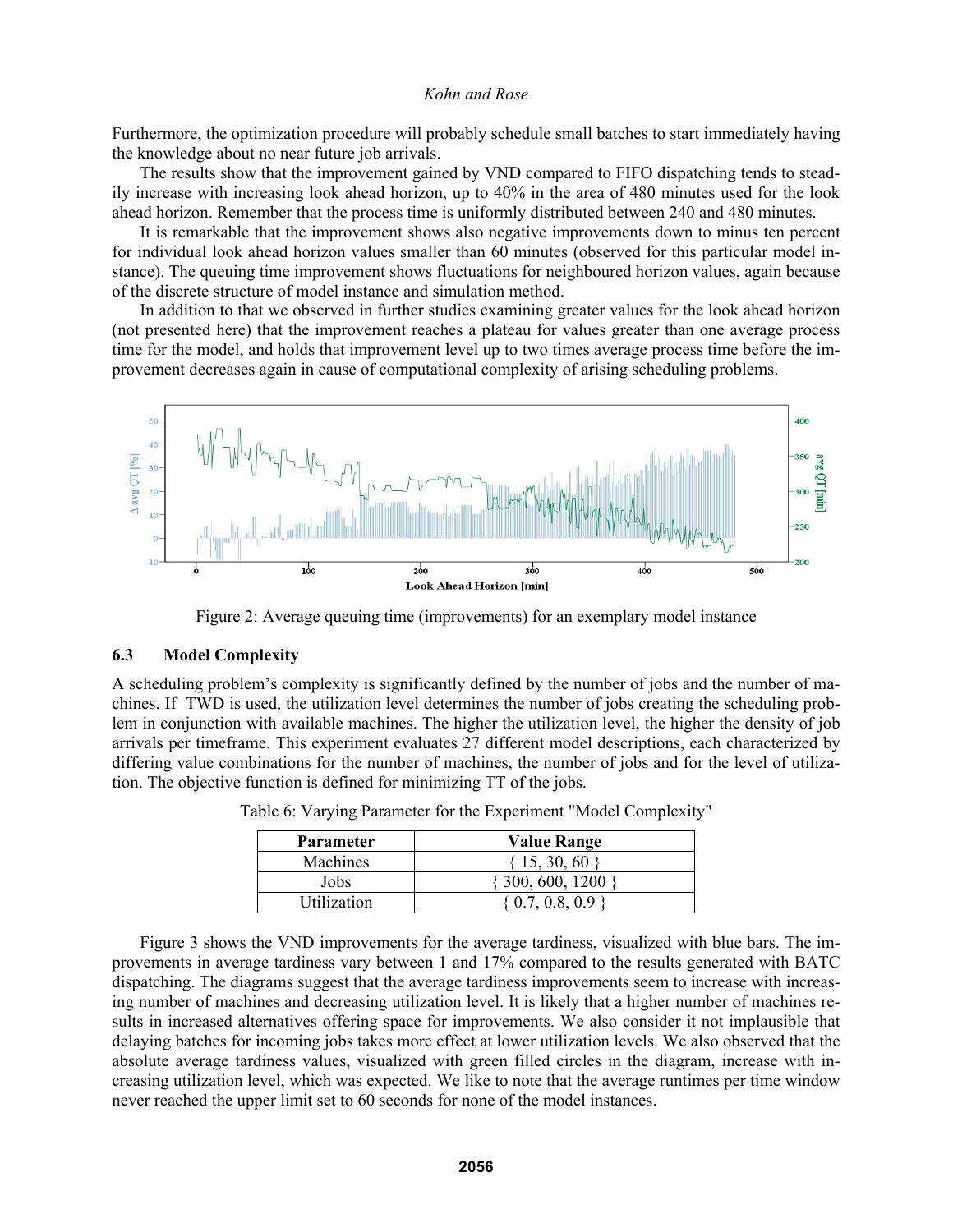

Figure 3: Average tardiness (improvements) depending on model complexity

### **6.4 Model Characteristics**

This experiment provides insights in the influence of different process dedication schemes, about the impact of job families and about the effect of varying process times respectively their distribution. The process dedication scheme represents an exemplary strategy to qualify machines for processes. "OOAK" (one of a kind) stands for a dedication scheme in which machines only provide a single process. Conversely, there exists only one machine for each process respectively job. "Uniform" represents the unrestricted scheme in which all processes were dedicated to all machines without limitations. "Triangular" schemes define one single machine of type OOAK and one single machine of type Uniform. Imagine a lower/upper triangular matrix where each non-zero matrix cell represents a specific process dedicated to a certain machine. We e set the job families to 15, 30 or 60.

 Restricting model characteristics in this experiment, process dedications and job families, also limit optimization potentials. OOAK dedication schemes show comparatively lowest improvements tending to zero, whereas uniform dedication schemes show the best performance values. Similar to the effect observed for restricted dedication schemes we monitored improvements tending to decrease with increasing number of job families, while absolute tardiness values increase simultaneously. The results also suggests that there exists a relationship between improvements and process time distributions; the improvements seem to increase with increasing spread of process times. Figure 4 shows the average tardiness improvements with blue bars and absolute values for average tardiness using green circles.



Figure 4: Average tardiness (improvements) depending on model characteristics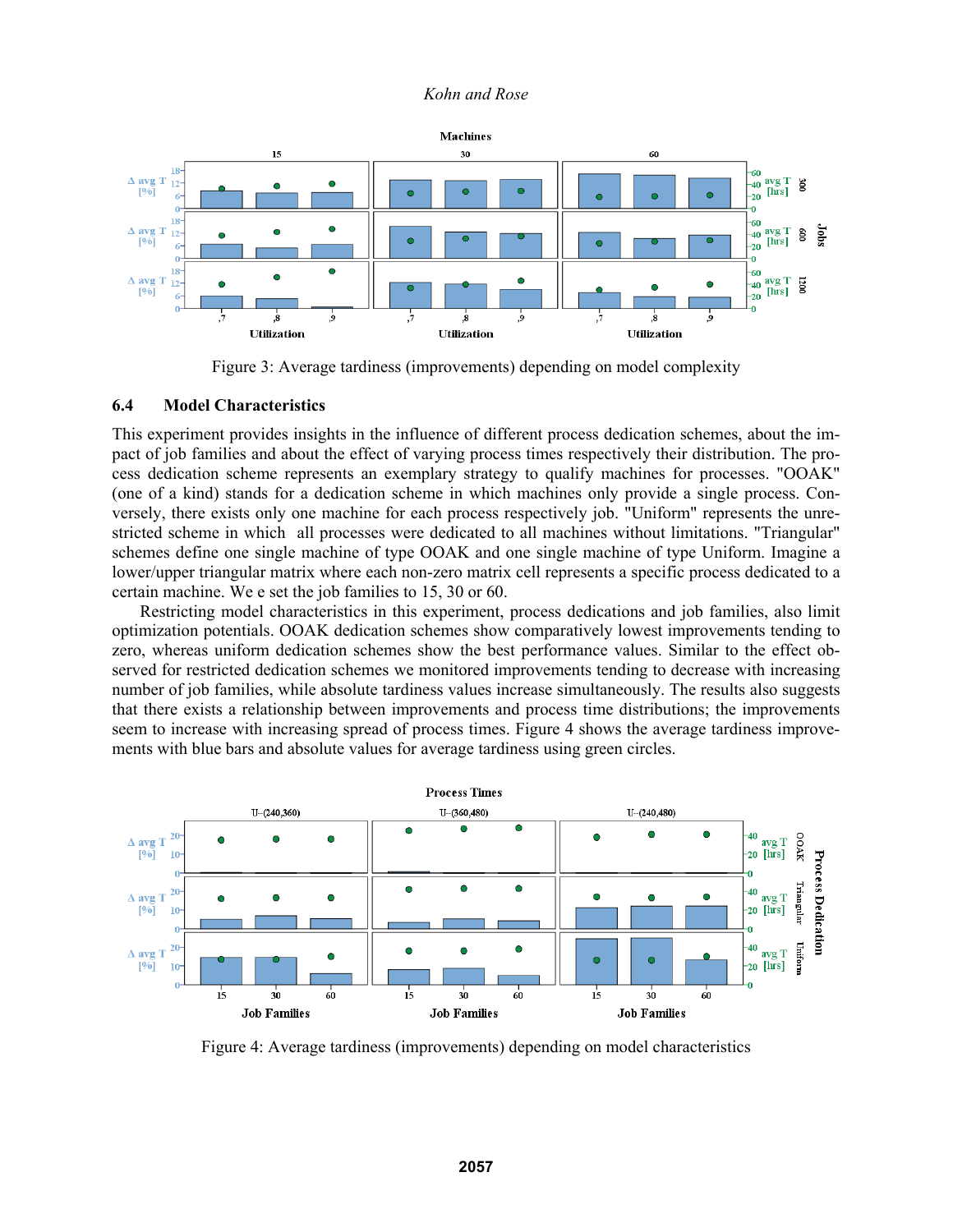# **6.5 Critical Constraints**

We also examine the influence of critical constraints on optimization potentials, that are time bounds and minimal batch size thresholds in this experiment. A job/lot is oxidizing while waiting under atmospheric conditions for the next process in the production cycle. A time bound defines a timeframe for a job to process the next step in order to prevent from violations of process quality specifications caused by oxidation, which are more likely to occur when the limited waiting time is exceeded. In case of violated time bounds, experts have to individually evaluate the situation for the affected job, disturbing the continuous material flow. The minimal batch size constraint defines a lower threshold in wafers for a batch of jobs, depending on the process job family and the machine.

 Both constraints may lead to critical situations, in simulation as well as in reality, in which jobs are unscheduled; either there exists no valid solution or the method does not find a valid schedule including critical jobs. This means with regard to optimizing heuristics that changes made to valid solutions during search do not always lead to feasible solutions. The focused experiment varies maximal limits for time bounds and minimal limits for batch sizes, accompanied with varying distributions for the lot size.

| <b>Parameter</b> | Value Range                                  |
|------------------|----------------------------------------------|
| Time Bounds      | $U\sim(240,360)$ , U $\sim(360,480)$ , None  |
| Min Batch Size   | {None, U~ $(0,0.25)$ , U~ $(0.25,0.5)$ }     |
| Lot Size         | U~ $(1,25)$ , U~ $(15,25)$ , Const~ $(25)$ } |

Table 7: Varying Parameter for the Experiment "Critical Constraints"

 Figure 5 shows percentages of unscheduled jobs with blue bars as well as the average queuing time using green circles. We see that tight time bounds, here represented by uniformly distributed bounds between 360 and 720 minutes, lead to ten percent non scheduled jobs in the experiment. But the experiment also shows positive effects of tighter time bounds on the average queuing time. For the minimum batch size constraint, uniformly distributed between 0.25 and 0.5 times the maximum batch size, we observed up to five percent unscheduled jobs because of missing suitable batch partners in the experiment.



Figure 5: Non-scheduled jobs and average queuing time under consideration of critical constraints

 In cooperation with our industry partners, we made the experience that objectives and constraints are sometimes mixed in minds and systems, so the minimal batch size threshold is commonly considered as constraint. On the one hand the furnace process requires a minimum number of wafers inside the process chamber (boat) in order to reach specified process parameters. On the other hand there always exists the possibility to fill up a batch with non-productive wafers until a batch condition is satisfied. The urgent intention to define minimal batch size thresholds, especially in dispatching systems, is to prevent from running too small batches that would result in a loss of throughput, and in consequence to reduced cycle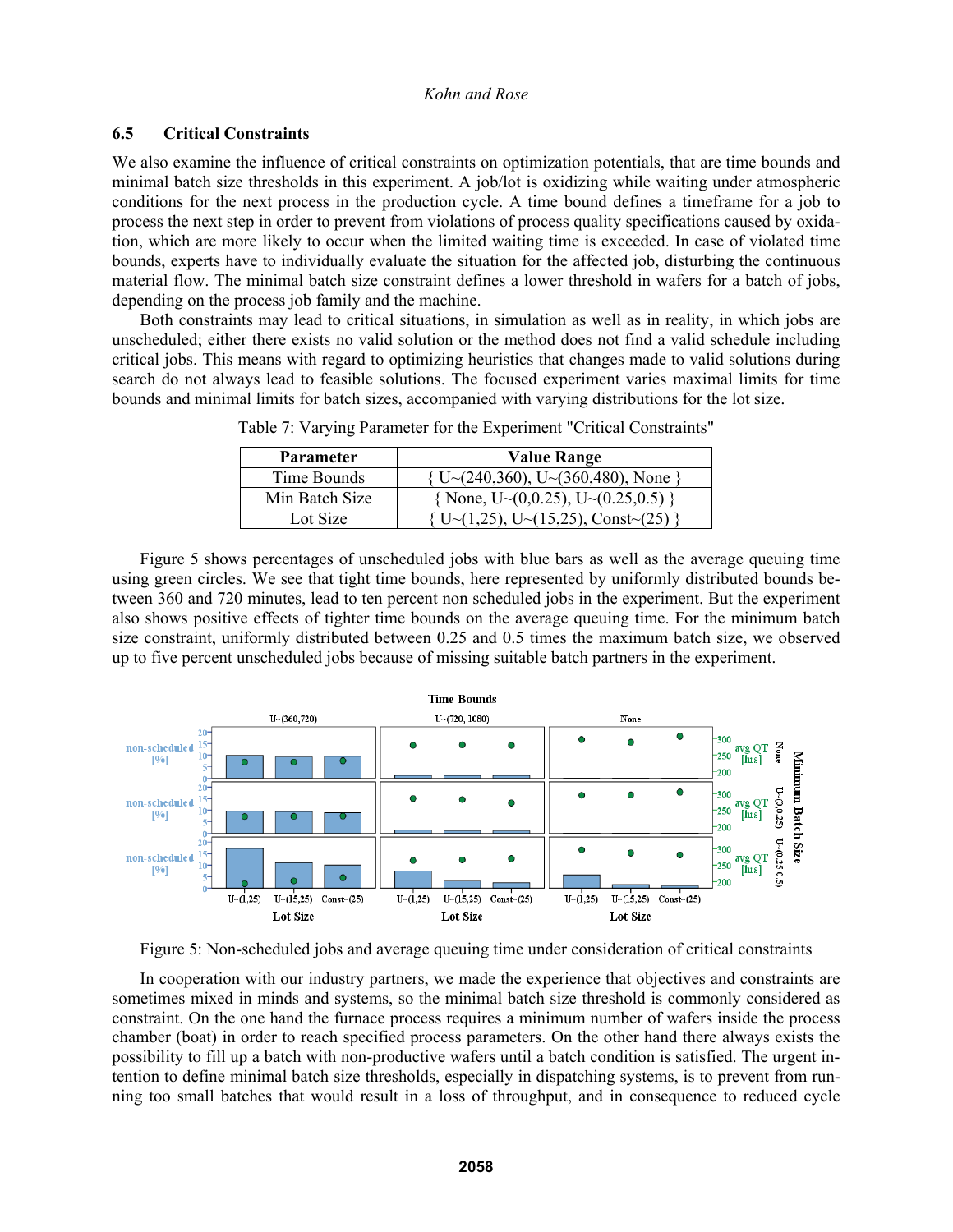times. In the scope of optimization it is highly beneficial to define minimal batch size thresholds as low as possible, increasing the degree of freedom for scheduling decisions. Concerns regarding performance indicators in production logistics are then only a question of properly defined objective functions.

### **6.6 VNS**

On the basis of this particular experiment we compare VND and VNS for three model sizes. VND stops the search reaching a local optimum, within this scope defined by a solution where no single neighbourhood movement leads to an improvement. VNS performs random changes (shaking) tolerating deteriorations in order to restart VND as local search, continuing shaking and local search alternately until the temporal deadline is met. We are particularly interested in the effect of the random changes in the VNS scheme, enabling local optimum escapes, and hereby we try to evaluate the gap in optimization potentials existing between VNS and VND. We tested three problem sizes with 5, 10 and 15 machines and each 20 times the number of jobs (100, 200, 300) to be scheduled without time window shifting decomposition under varying temporal deadlines up to 30 minutes.

| <b>Parameter</b> | <b>Value Range</b>             |
|------------------|--------------------------------|
| Method           | VNS, VND                       |
| Deadline         | $\{1, 2, 3, , 30\}$ [min]      |
| Machines/Jobs    | $[5,100]$ , [10,200], [15,300] |
|                  |                                |

Table 8: Varying Parameter for the Experiment "VNS"

 Figure 6 shows with box plots representing the distribution of tardiness VND/VNS improvements (compared to BATC) gained for 20 independent model instances under varying computational deadlines, evaluated for 3 models differing in their size. We state that the deviations in improvements decrease with increasing model size. For the smallest model with five machines we observe varying improvements up to 25%. The results also show that VNS outperforms VND whenever the initial local search phase was not aborted by reaching the computational deadline. For the smallest model (five machines and 100 jobs) VND reaches its local optimum within 60 seconds and VNS nearly performs the same for all covered deadlines. The midsize model shows that VNS and VND perform equally to the deadline of approximately five minutes, the time both algorithms need to finish the initial local search phase leading to the first local optimum; thereafter VNS passes to the shaking phase and leads to slightly better results on average. For the large scale model framing 15 machines, we observe no difference between VND and VNS, both variants do not overcome the local search phase within 30 minutes.



Figure 6: Average tardiness improvements compared with VND and VNS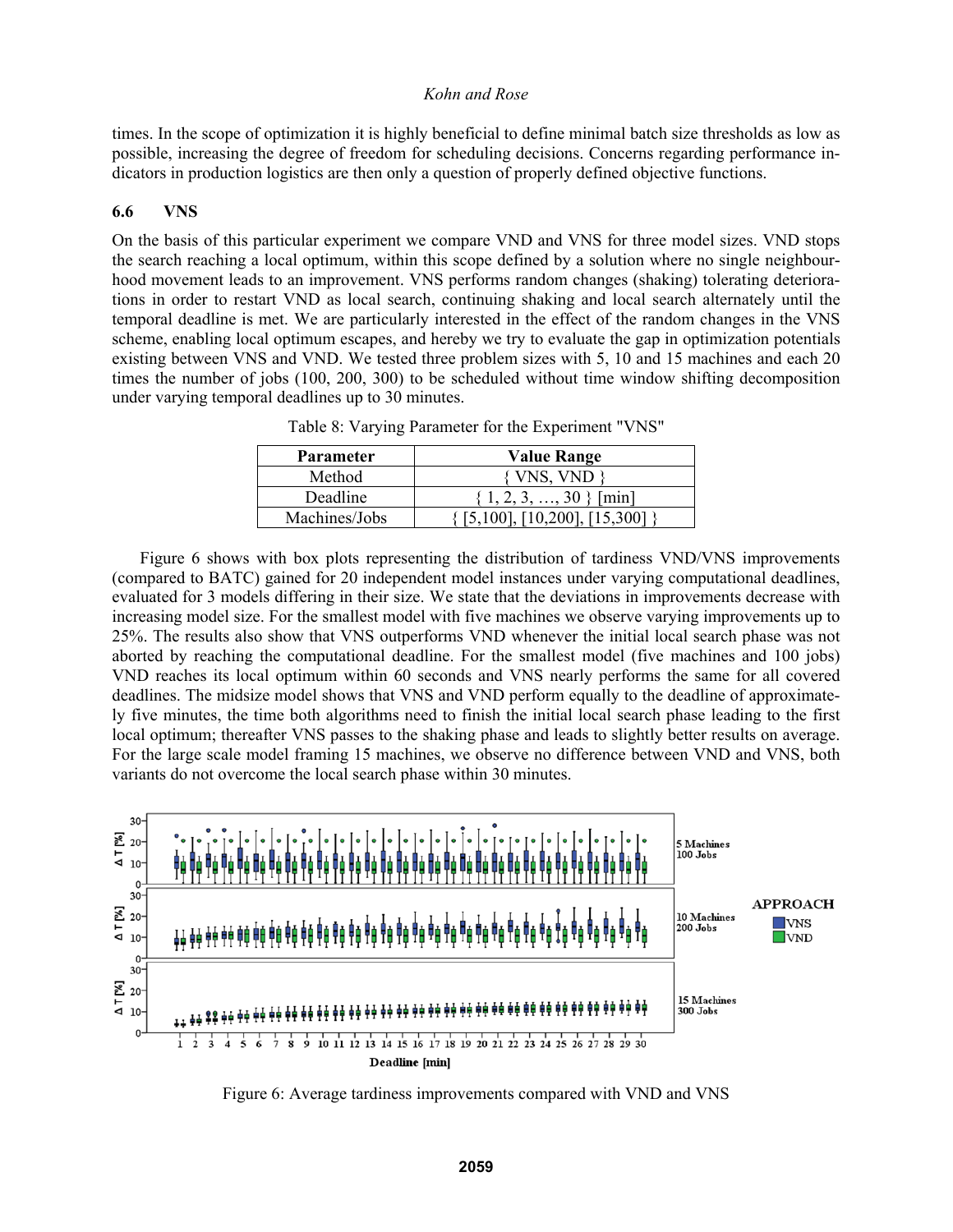# **7 CONCLUSIONS**

Applying decomposition techniques is linked with uncertainties with regard to the optimization potential. Time window shifting, especially the interval width, has partly strong effects on the results. From the experiments it can be seen that decreasing intervals tends to lead to better results on average, but not necessarily for a single model instance. Small changes in decomposition intervals may lead to large changes in results.

 Emphasizing the discrete character of focused scheduling problems we point to the fact that two independent model instances, both following identical model descriptions used for their generation, may show very differing results. In order to derive trustable statements from simulation in the area of scheduling it is necessary to consider a sufficient number of model instances and replications

 Incorporating future job arrivals into the decision making process (scheduling) empowers optimization remarkably, at least for the focused parallel batch machine problem. Especially for the application in the furnace area with long process times of several hours, the decision when to start a batch is important in two respects. First, it is often beneficial to delay a batch in order to wait for one or more lots arriving soon. Second, it is better to start a smaller batch immediately, having the knowledge that no more lots arrive soon. For optimization it is beneficial to keep the scope for decision-making as large as possible, meaning that any kind of restriction, non-uniform process dedications or incompatible job families, limits the optimization potential.

 With regard to computational complexity, based on our experimental results, we state that real-world applications, that may frame 60 parallel batch machines, constitute solvable scheduling problems for which VND leads to significant improvements within few seconds on average. VNS significantly performs better than VND, showing the effectiveness of implemented functionalities that enable the search to successfully escape from local optima.

 Time bounds as a critical constraint cause invalid solutions along the heuristic optimization process. In order to reduce the number of unscheduled jobs we propose to apply time bound oriented dispatching rule prioritizing jobs near to the given time limit, instead of FIFO as we did in the experiment. Minimal batch size thresholds, considered as constraints rather than objectives, should be defined as low as possible, also increasing the degree of freedom for scheduling decisions.

# **LITERATURE**

- Chiang, T.-C., Cheng, H.-C., & Fu, L.-C. 2010. A memetic algorithm for minimizing total weighted tardiness on parallel batch machines with incompatible job families and dynamic job arrival. Computers & Operations Research, 37, 2257–2269.
- Klemmt, A., Weigert, G., Almeder, C., & Mönch, L. 2009. A comparison of MIP-based decomposition techniques and VNS approaches for batch scheduling problems. In M. Edited by D. Rossetti, R. R. Hill, B. Johansson, A. Dunkin, & R. G. Ingalls, In *Proceedings of the Winter Simulation Conference 2009* (pp. 1686–1694).
- Ham, M., & Fowler, J. W. 2008. Scheduling of Wet Etch and Furnace Operations with Next Arrival Control Heuristic. The International Journal of Advanced Manufacturing Technology, 38, 1006–1017.
- Li, L., Qiao, F., & Wu, Q. 2008. ACO-Based Scheduling of Parallel Batch Processing Machines with Incompatible Job Families to Minimize Total Weighted Tardiness. In M. Edited by Dorigo, M. Birattari, C. Blum, M. Clerc, T. Stützle, & A. Winfield. Ant Colony Optimization and Swarm Intelligence (pp. 219–226): Springer Berlin / Heidelberg.
- Malve, S., & Uzsoy, R. 2007. A genetic algorithm for minimizing maximum lateness on parallel identical batch processing machines with dynamic job arrivals and incompatible job families. Computers & Operations Research, 34, 3016–3028.
- Mönch, L., Balasubramanian, H., Fowler, J. W., & Pfund, M. E. 2005. Heuristic scheduling of jobs on parallel batch machines with incompatible job families and unequal ready times. Computers & Operations Research, 32, 2731–2750.